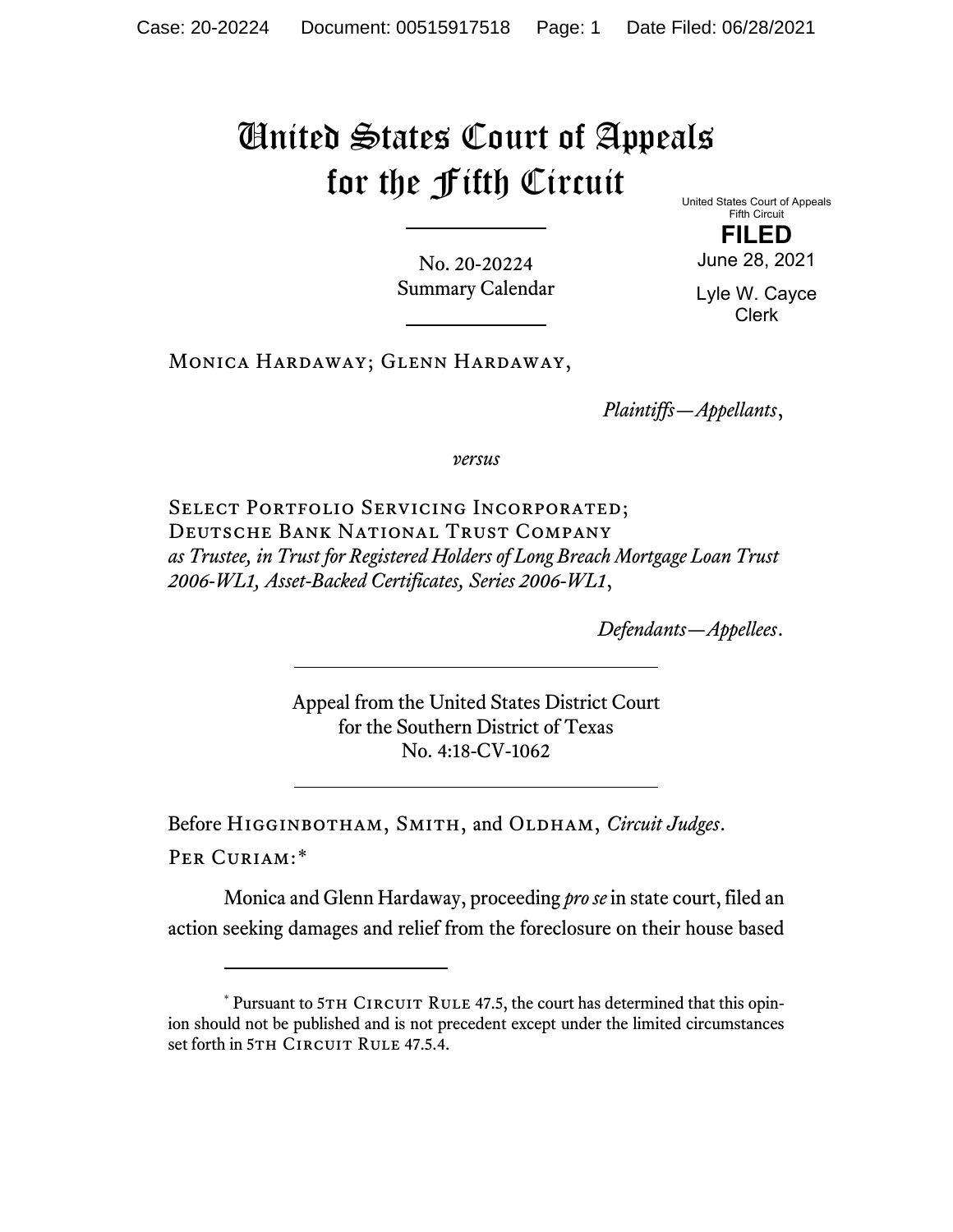## No. 20-20224

on their assertion that the defendants, Deutsche Bank National Trust Company ("Deutsche Bank") and Select Portfolio Servicing, Inc. ("SPS"), lacked the "standing" or legal authority to foreclose because they fraudulently or invalidly obtained the foreclosure rights of the original lender, Long Beach Mortgage Company ("LBMC," also known as Long Beach Mortgage Loan Company). The case was removed to federal court, where the district court granted summary judgment for the defendants after concluding in pertinent part that the Hardaways had defaulted on their loan; that there was no break in the chain of title between LBMC and Deutsche Bank; that regardless of the validity of any assignment—Deutsche Bank had authority to foreclose because it possessed the note endorsed in blank; and that SPS was the lawful mortgage servicer under Texas law and thus had the authority to administer the foreclosure.

The district court also denied the Hardaways' motion for leave to appeal *in forma pauperis* ("IFP") and certified that the appeal was not taken in good faith. *See McGarrah v. Alford*, 783 F.3d 584, 584 (5th Cir. 2015). The Hardaways move for leave to appeal IFP. "An appeal is taken in good faith if it raises legal points that are arguable on the merits and thus nonfrivolous." *Id.* The Hardaways' IFP request "must be directed solely to the trial court's reasons for the certification decision." *Baugh v. Taylor*, 117 F.3d 197, 202 (5th Cir. 1997). This court may dismiss an appeal "when it is apparent that an appeal would be meritless." *Id.* at 202 n.24; *see* 5TH CIR. R. 42.2.

We review the dismissal *de novo*. *Hernandez v. Yellow Transp., Inc.*, 670 F.3d 644, 650 (5th Cir. 2012). Summary judgment is proper "if the movant shows that there is no genuine dispute as to any material fact and the movant is entitled to judgment as a matter of law." FED. R. CIV. P. 56(a). A factual issue is "genuine" if the evidence is sufficient to permit a reasonable jury to find in favor of the nonmoving party; a factual issue is "material" if its resolution would affect the outcome of the action under the applicable